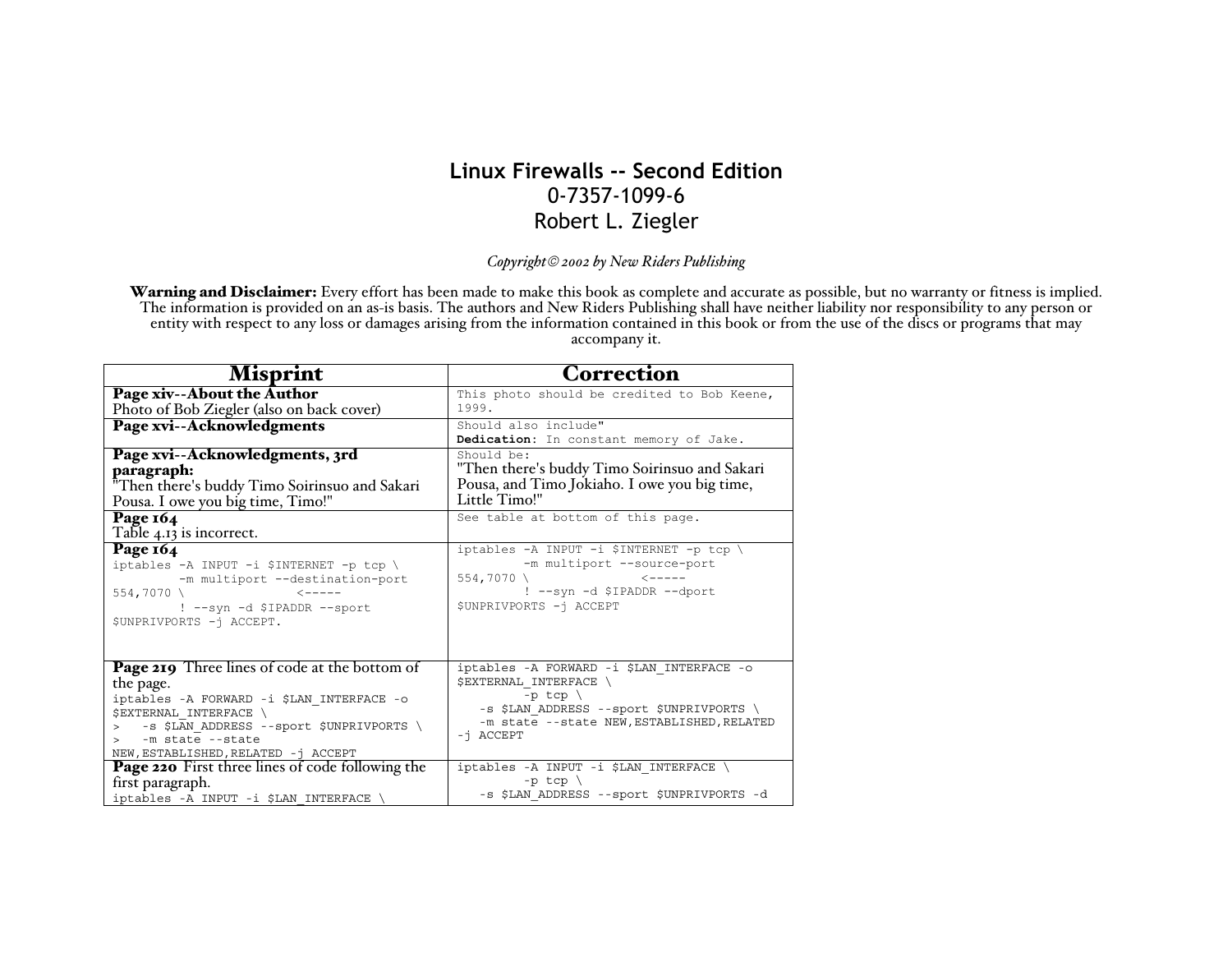| -s \$LAN ADDRESS --sport \$UNPRIVPORTS -d<br>SGATEWAY<br>-m state --state NEW, ESTABLISHED, RELATED<br>-i ACCEPT | SGATEWAY<br>-m state --state NEW, ESTABLISHED, RELATED<br>-i ACCEPT |
|------------------------------------------------------------------------------------------------------------------|---------------------------------------------------------------------|
| Page 506, about halfway down page:                                                                               | Should be:                                                          |
| # Set the default policies to accept.                                                                            | # Set the default policies to drop                                  |
|                                                                                                                  |                                                                     |